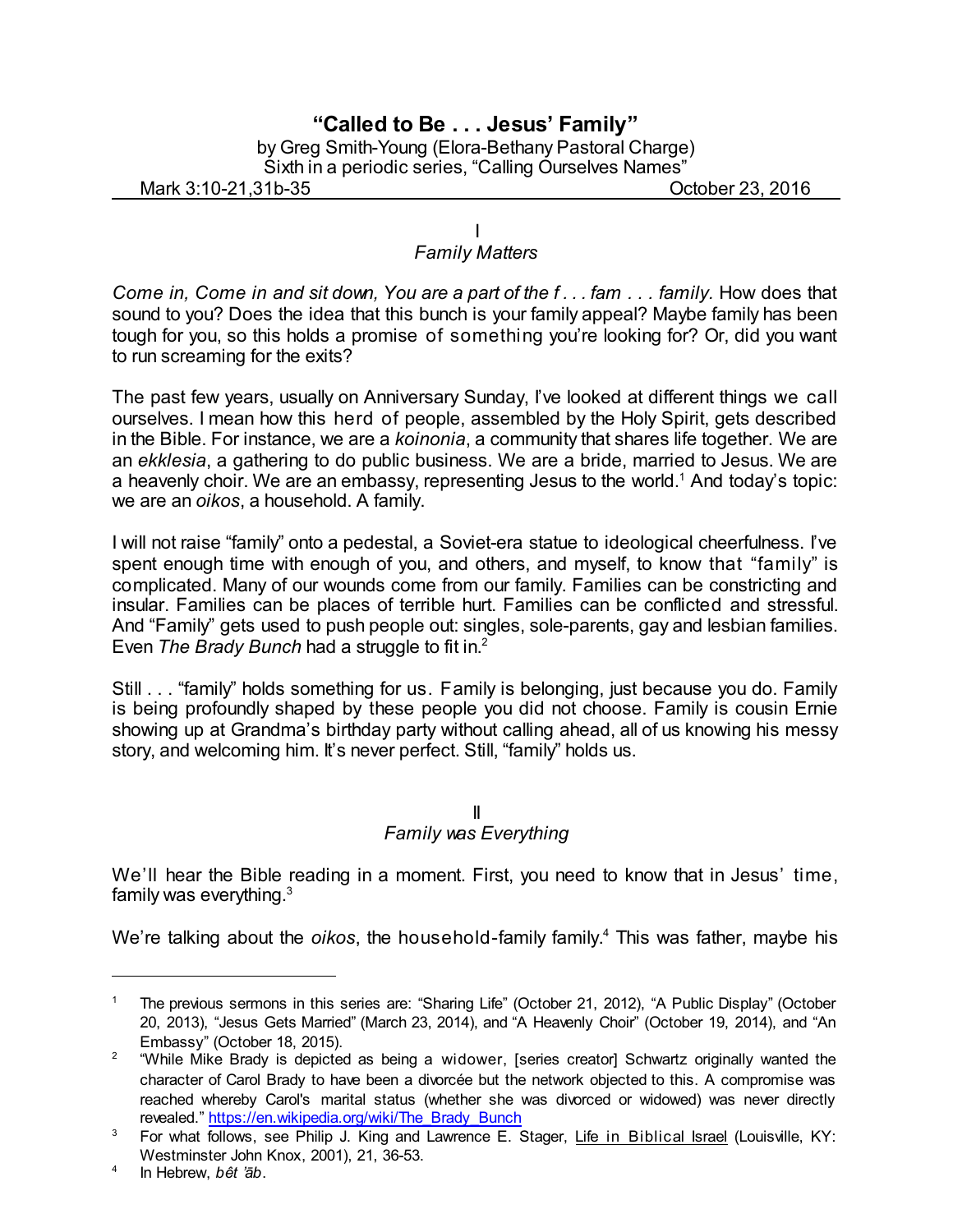parents, his wife (or wives), adult sons and their wives, young children, unmarried adult daughters, and, if they were wealthy, workers. They all lived in the same house, or a family compound of homes. Your household-family mattered most, more than your so-called "nuclear family" (parents and children).

The household-family was your workplace, your employer, your school, your primary place of worship. It owned your land. It kept you in line. It decided your career. It determined who you married. It was how everyone saw you, and how you saw yourself.

*"Honour your father and your mother!"* It's the commandment between "keep Sabbath" and "don't murder." Bring honour to them, to your family. Family is everything.

Forget equality. In the household-family, father was number one. Number two was the oldest son. When Dad died, Eldest Son got most of the wealth, and inherited responsibility for the family. Especially, responsibility for his mother. 5

As we hear today's Scripture, remember the household-family was everything, children must bring honour to their parents, and the duties of the oldest son. In his family, that was probably Jesus.

Jesus had healed many, so that those with diseases were pushing forward to touch him. Whenever the impure spirits saw him, they fell down before him and cried out, "You are the Son of God." But he gave them strict orders not to tell others about him.

Jesus went up on a mountainside and called to him those he wanted, and they came to him. He appointed twelve that they might be with him and that he might send them out to preach and to have authority to drive out demons....

Then Jesus entered a house, and again a crowd gathered, so that he and his disciples were not even able to eat. When his family heard about this, they went to take charge of him, for they said, "He is out of his mind." . . .

continued . . .

<sup>&</sup>lt;sup>5</sup> See Kenneth E. Bailey, The Cross and the Prodigal (Downers Grove: InterVarsity, 2005), 46.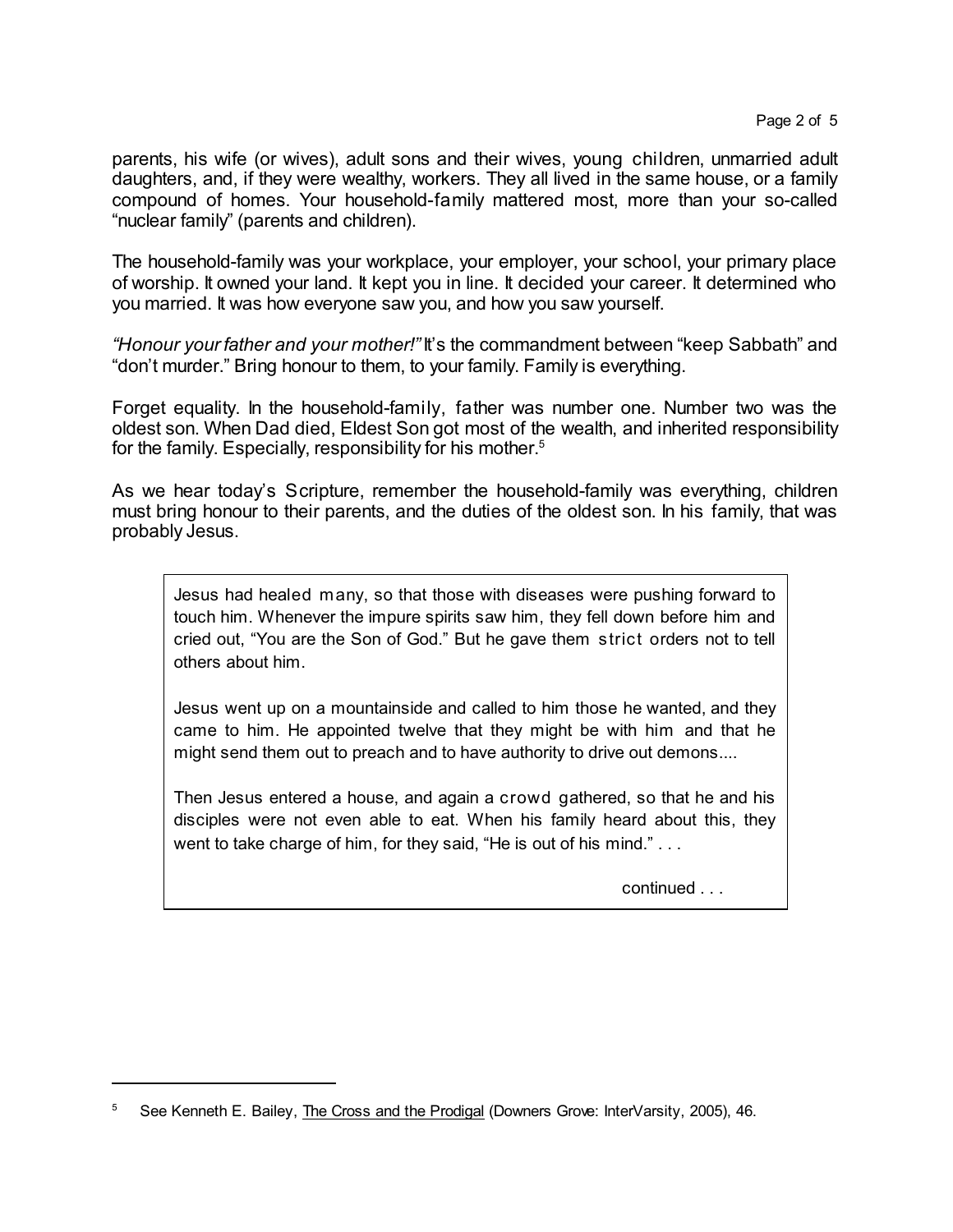Then Jesus' mother and brothers arrived. Standing outside, they sent someone in to call him. A crowd was sitting around him, and they told him, "Your mother and brothers are outside looking for you."

"Who are my mother and my brothers?" he asked.

Then he looked at those seated in a circle around him and said, "Here are my mother and my brothers! Whoever does God's will is my brother and sister and mother."

> Mark 3:10-15,20-21,31b-35 (New International Version)

## III *Family Scandal*

Jesus had family issues . . . once again showing that he knows our sorrows!

They stage an intervention. Dad is not leading the group, so we can assume Joseph has already passed away. Which means Jesus is not doing his eldest-son job. He is not overseeing his family. He is not providing for his family. (There is little money in the wandering-messiah business, and not much of a future, either.) He is not looking after his mother!

Instead, Jesus is causing trouble. He is hanging around the wrong sort of people. He is making enemies of respectable, important people. He is healing without license. He is talking about demons, and some are saying he is in league with them. Loud whispers are spreading. What do you think this is doing to the honour of Jesus' family?

Maybe we can give them a bit of a break. No other family has ever had to share the toothpaste with the Son of God (so to speak). Though Jesus isn't home enough to do that either.

They think Jesus is crazy. I imagine they are angry at him, and worried about him, because they love him. They've come to bring him back. That's what family does.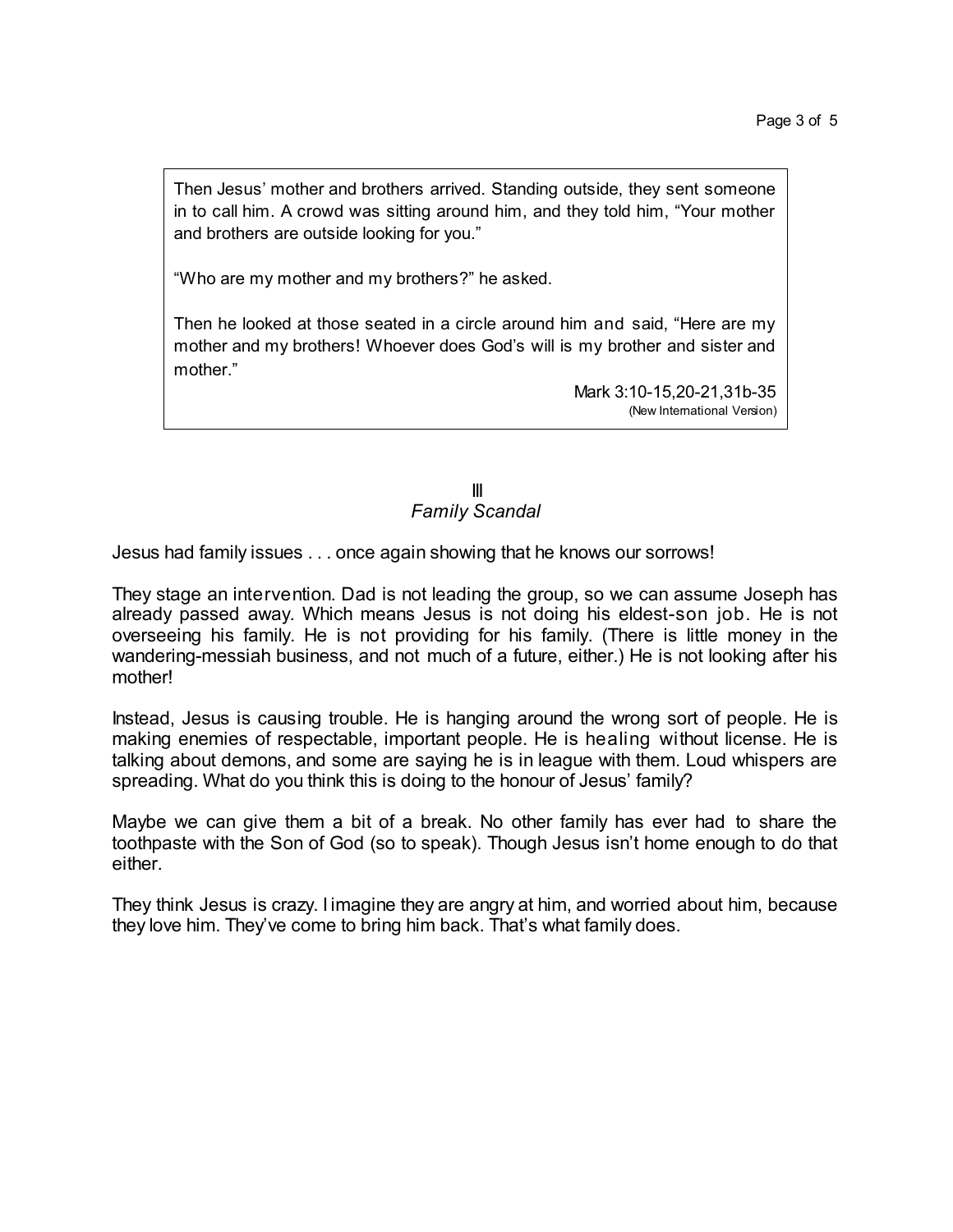## IV *Jesus Creates a NewFamily*

He says, "No!" Jesus says they are not his family.

I hope we can imagine how shocking and scandalous this is. If family is everything—and even in our fragmented-family times, family is so much—then what Jesus is saying and doing here changes so much.

Jesus is creating a New Family. His New Family is not defined by blood or birth. His New Family is not formed by processes of adoption or marriage.

It's not that he gets rid of the old families or households. They can still be important and vital, healthy and helpful. But now, with Jesus, they are not everything. Not any more.

*"Who are my mother and my brothers?"* Jesus asks. Who do I belong to? Who am I responsible to? And, as the oldest, who am I responsible for? Jesus asks this, and then he answers.

*"Whoever does God's will is my brother and sister and mother."*

Jesus' New Family are those who are committed to discovering together, and living together, God's will: God's plans, God's purposes, God's patterns, God's story.

If that's us, if we belong to Jesus' New Family, then the name that shapes us most is not our last name, but his name. We are products no longer of the branches of our ancestry tree, but because we are now branches of Jesus, the True Vine.<sup>6</sup> Our mother issues no longer control us, our father issues no longer dominate us, our sibling rivalries no longer provoke us. Of course these things still affect us. We still need to work on them.

But they don't have to be everything, anymore. Not when we belong to Jesus' New Family.

#### V

## *NewFamily Because of Jesus*

At the start, I said I do not want to put "family" on a pedestal. Let's not put this New Family of Jesus on a pedestal, either. After all, Jesus *"appointed twelve that they might be with him and that he might send them."* These were the first into his New Family. Of these, one would betray him, another deny knowing him, all of them abandon him. They routinely missed the point, messed up, and proved remarkably inept. Jesus New Family is made up entirely of folks like them!

And folks like us!

 $6$  John 15.